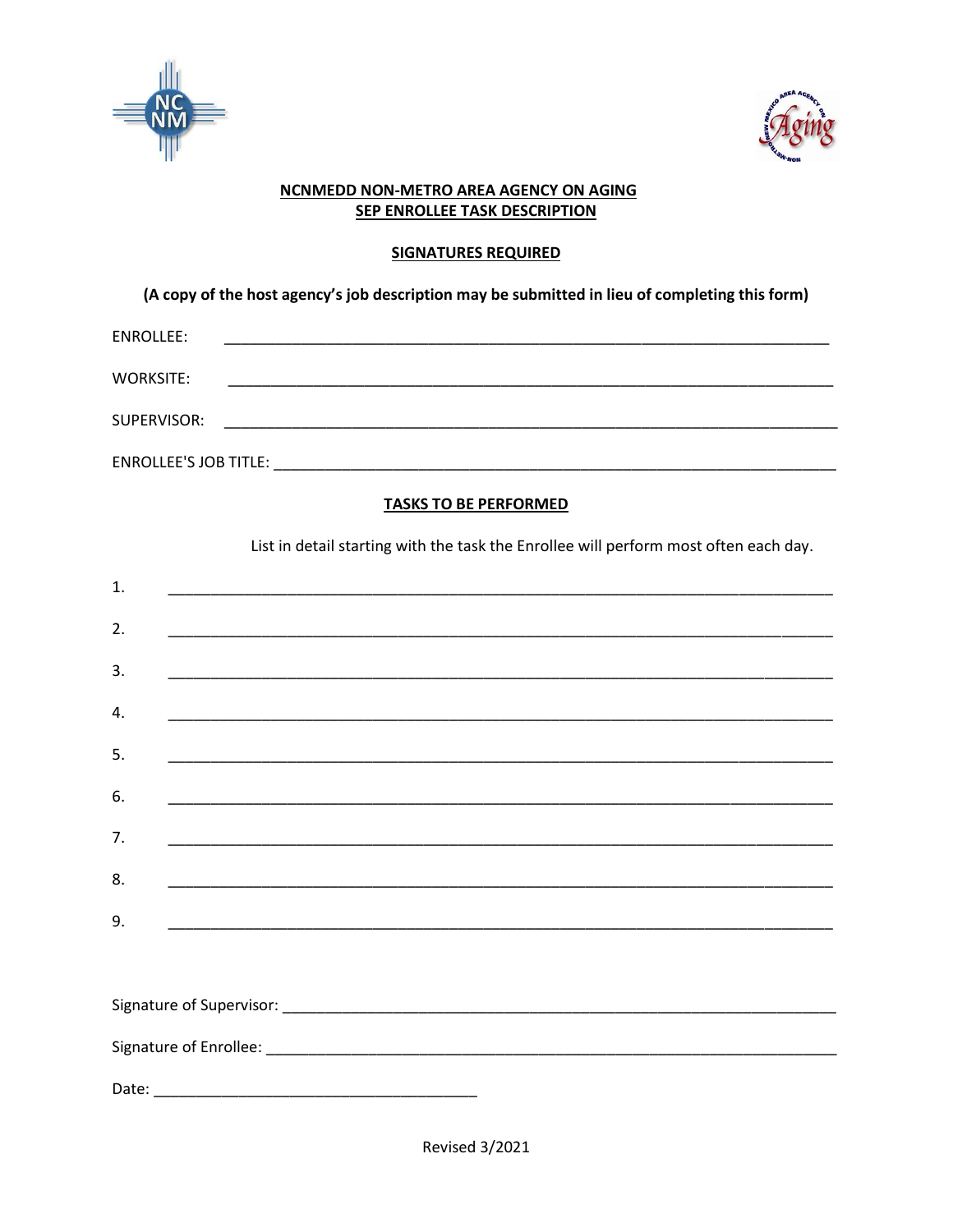



## NCNMEDD NON-METRO AREA AGENCY ON AGING

### SPECIFIC TRAINING TO BE OFFERED TO SEP ENROLLEE BY THE WORKSITE

### **SIGNATURES REQUIRED**

|  | ________________ |
|--|------------------|
|  |                  |
|  |                  |
|  |                  |
|  |                  |
|  |                  |
|  |                  |